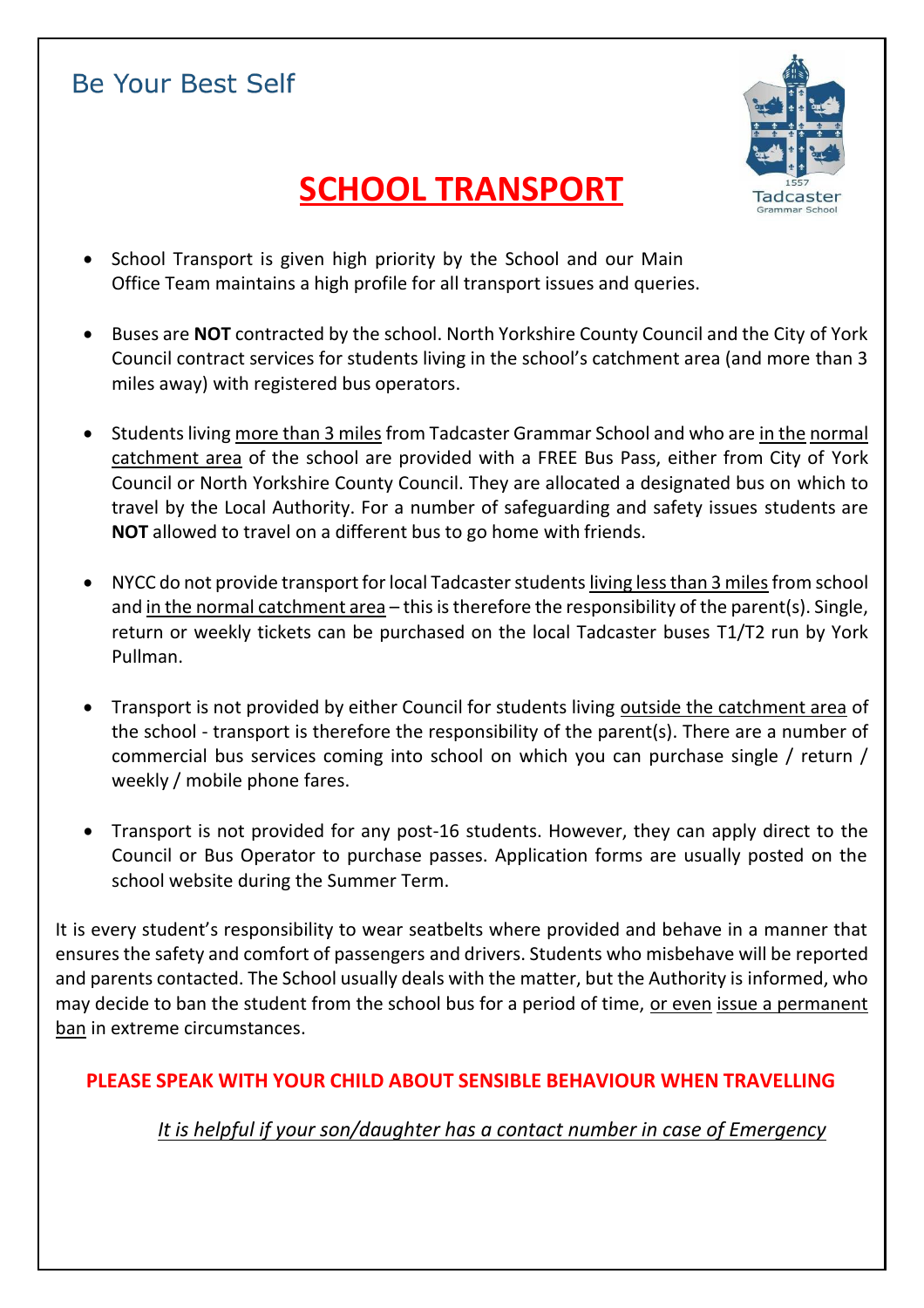The buses begin to arrive in the school Bus Park in the mornings from 8.15am and all the buses should arrive by 8.30am (school starts at 8.40am). Students are reminded to check that they have all their belongings with them as they leave their bus; PE kit, musical instruments and bags. Senior members of staff are on duty at the Bus Park checking on school uniform. A smart start to the day is essential.

- **Students must ALWAYS** carry their Bus Pass with them to show the driver every time they board the School Bus. Names are on a loading list for a particular bus and only those students can travel on thatbus.
- If a Bus Pass is lost, a replacement must be ordered from the Council or Bus Operator immediately (there may be a cost for this).
- Students must **ALWAYS** have their fare ready when using a School Bus, and show their ticket / pass to the bus driver every time they board the bus. They may be required to purchase another ticket if theirs is lost.
- Occasional passes for friends are not allowed. Only students on the official loading list may travel unless it is a commercial, fare-paying bus which has space. If a student wishes to go home with a friend, they must make alternative transport arrangements.
- Students should arrive at their bus stop **at least** 5 minutes before the stated time of arrival the buses will not wait. You should make arrangements to get students to school if they miss theirbus.
- You should agree a plan with your child about what to do if the bus does not arrive. Occasionally a bus is late, due to unforeseen circumstances. The bus operator will try to get a message to School and most will post details via Twitter. Students should remain at the bus stop (a bus will come) unless they have made other arrangements with parents.
- If a bus breaks down, students MUST STAY ON the bus and follow the driver's instructions.
- If a bus is late into school, students will be directed to sign in with the Attendance Officer. They will not receive a late mark.
- Students must always show respect for the bus driver and other passengers; behave sensibly and stay in their seats (with seat belt on, if fitted) whilst the bus is moving.
- Students must not leave any litter on the bus.
- If a student causes damage to a bus, you will be liable for the cost of repair orreplacement.
- If a student misses their bus home, they should report straight to the Main Office in order to call home and arrange for someone to collect them from school.
- Members of staff are on duty in the Bus Park every afternoon. If there is a problem on the bus students should report it to one of them. The sooner we know about something, the sooner we can deal with it.
- Students are our 'eyes and ears' on School buses and we encourage them to report any issues to the Transport Manager, a member of the Care & Guidance team or their House Leader.

The school day ends at 3.05pm and members of staff are on duty each day to assist with the supervision of students as they board the first group of buses or wait in the tennis courts for the second group of buses to arrive. The first buses leave school at 3.10pm - students therefore need to go directly to the Bus Park at the end of Period 6.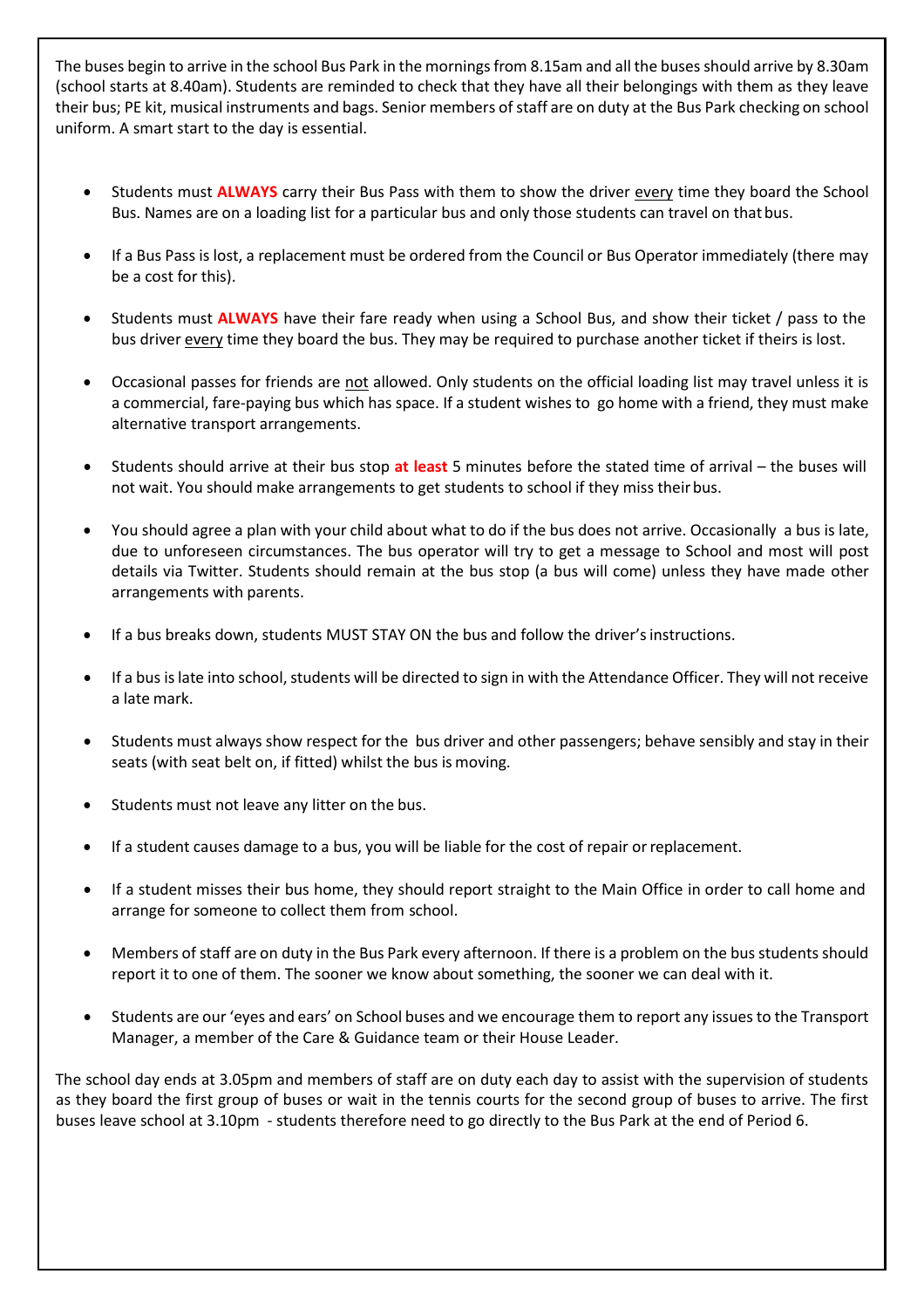## **BUSES SERVING TADCASTER GRAMMAR SCHOOL**

| <b>BUS</b>      | <b>AREAS SERVED</b>                                                                            | <b>AUTHORITY</b>                         | PASS/<br><b>FARE</b> | <b>CONTACT, TIMETABLE &amp; FARE</b><br><b>INFORMATION</b> |
|-----------------|------------------------------------------------------------------------------------------------|------------------------------------------|----------------------|------------------------------------------------------------|
| T11             | Copmanthorpe                                                                                   | City of York<br>Council                  | Passes only          | York Pullman, www.yorkpullmanbus.co.uk<br>or 01904 622992  |
| T <sub>13</sub> | Askham Richard / Askham<br>Bryan / Copmanthorpe                                                | City of York<br>Council                  | Passes only          | York Pullman, www.yorkpullmanbus.co.uk<br>or 01904 622992  |
| T <sub>15</sub> | Woodthorpe / Bishopthorpe<br>/ Copmanthorpe                                                    | City of York<br>Council                  | Passes only          | York Pullman, www.yorkpullmanbus.co.uk<br>or 01904 622992  |
| T <sub>16</sub> | Acaster Malbis /<br>Copmanthorpe                                                               | City of York<br>Council                  | Passes only          | York Pullman, www.yorkpullmanbus.co.uk<br>or 01904 622992  |
| 001S            | Angram / Healaugh / Wighill<br>/ Catterton / Bilbrough                                         | North Yorkshire<br><b>County Council</b> | Passes only          | York Pullman, www.yorkpullmanbus.co.uk<br>or 01904 622992  |
| 002S            | Oxton / Bolton Percy /<br><b>Acaster Selby</b>                                                 | North Yorkshire<br><b>County Council</b> | Passes only          | York Pullman, www.yorkpullmanbus.co.uk<br>or 01904 622992  |
| 003S            | Monk Fryston / South<br>Milford / Sherburn /<br>Barkston Ash / Saxton /<br>Towton / Stutton    | Commercial<br>Service                    | Passes and<br>fares  | Connexions, www.connexionsbuses.com<br>or 01423 339600     |
| 004S            | RAF Church Fenton /<br>Ulleskelf                                                               | North Yorkshire<br><b>County Council</b> | Passes only          | York Pullman, www.yorkpullmanbus.co.uk<br>or 01904 622992  |
| 005S            | Colton / Appleton Roebuck                                                                      | North Yorkshire<br><b>County Council</b> | Passes only          | York Pullman, www.yorkpullmanbus.co.uk<br>or 01904 622992  |
| 006S            | Bickerton / Tockwith / Long<br>Marston / Bilton                                                | North Yorkshire<br><b>County Council</b> | Passes only          | York Pullman, www.yorkpullmanbus.co.uk<br>or 01904 622992  |
| 055S            | Newton Kyme                                                                                    | North Yorkshire<br><b>County Council</b> | Passes only          | Oz Travel - 01977685555                                    |
| 061             | Bramham / Clifford / Boston<br>Spa / Thorp Arch                                                | Commercial<br>Service                    | Fares only           | Connexions, www.connexionsbuses.com<br>or 01423 339600     |
| T1              | Tadcaster                                                                                      | Commercial<br>Service                    | Fares only           | York Pullman, www.yorkpullmanbus.co.uk<br>or 01904 622992  |
| T <sub>2</sub>  | Tadcaster & Church Fenton                                                                      | Commercial<br>Service                    | Passes &<br>Fares    | York Pullman, www.yorkpullmanbus.co.uk<br>or 01904 622992  |
| TG1             | Wetherby / Collingham /<br>East Keswick / Bardsey /<br>Scarcroft / Thorner /<br><b>Bramham</b> | Commercial<br>Service                    | Passes only          | A&A Travel, www.a-atravel.co.uk<br>or 01423 325300         |
| TG <sub>2</sub> | Crossgates / Scholes /<br>Barwick / Aberford                                                   | Commercial<br>Service                    | Passes only          | A&A Travel, www.a-atravel.co.uk<br>or 01423 325300         |
| TG3             | Aberford                                                                                       | Commercial<br>Service                    | Passes only          | A&A Travel, www.a-atravel.co.uk<br>or 01423 325300         |

The following telephone numbers may be useful: North Yorkshire School Transport Services – 01609 780780 City of York School Transport Services – 01904 551554